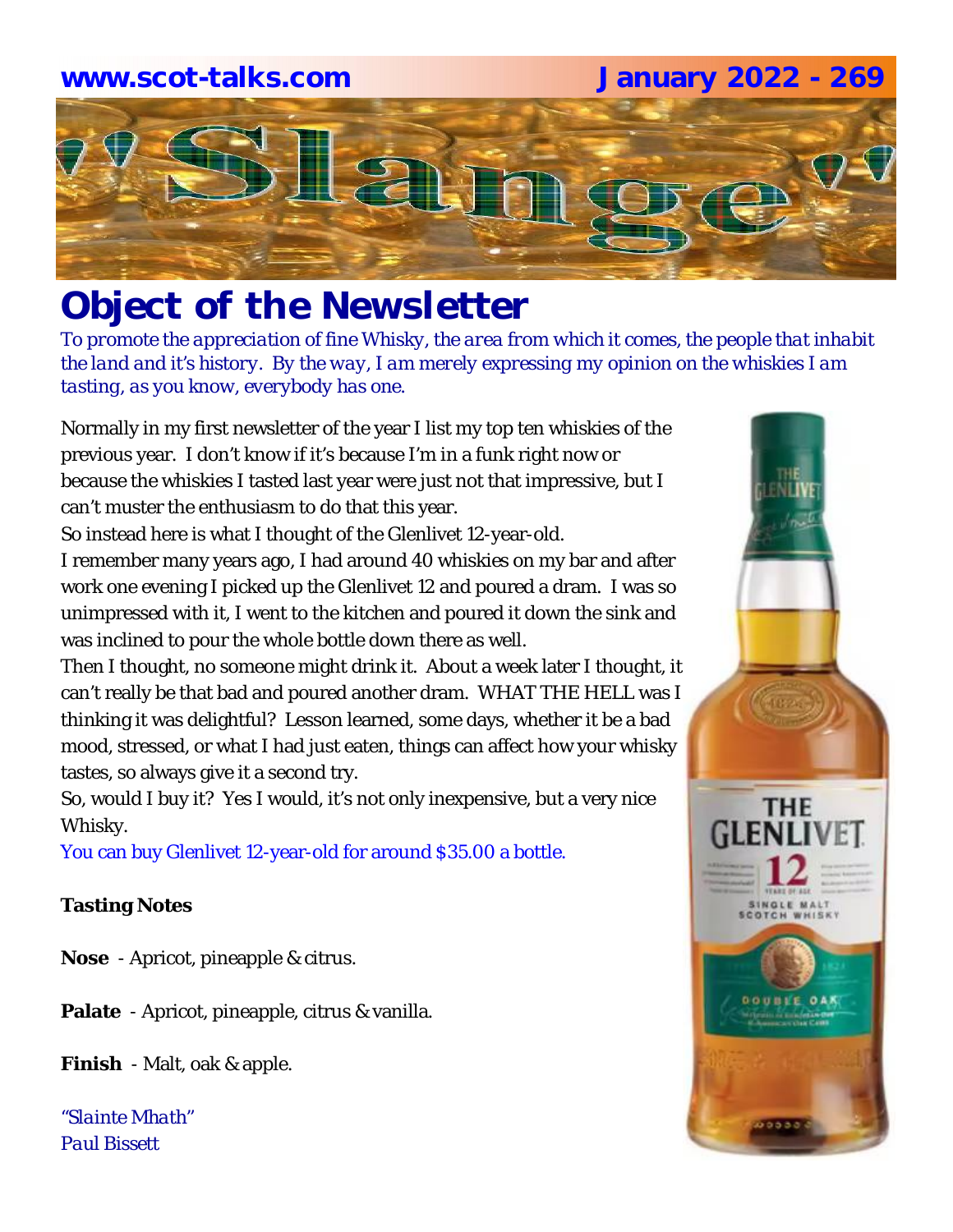

### **A Whisky Might Not Fix Things, But It's Worth A Shot!:**  Whisk(e)y related: Anecdotes, Humor, Jokes, Memes, Quotes, Toasts & Trivia.



A recent study conducted by Glasgow University found that the average Scotsman walks about 900 miles a year.

Another study by the Scottish Medical association found that Scotsmen drink on average, 22 gallons of alcohol a year.

This means, on average, Scotsmen get about 41 miles to the gallon.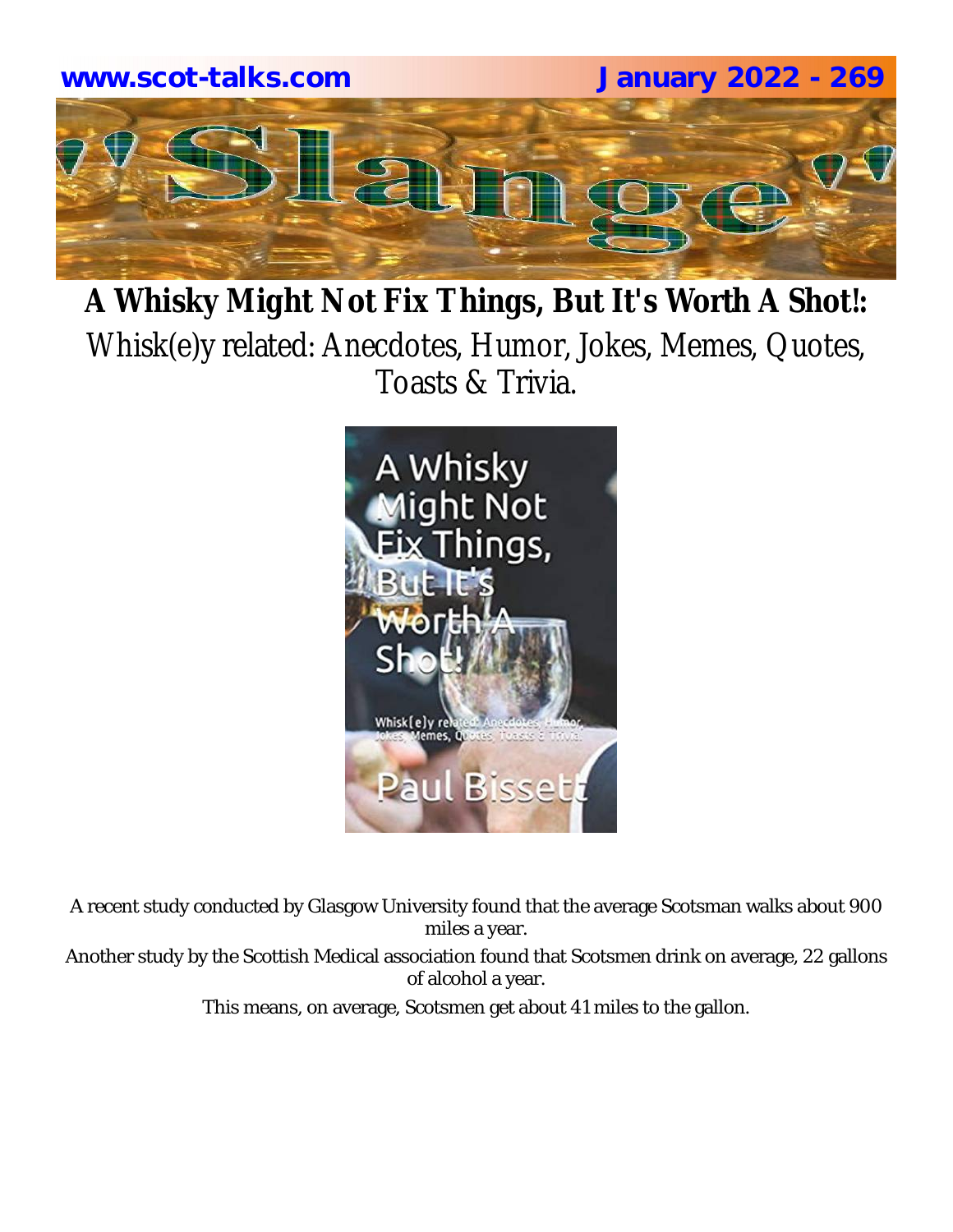# **www.scot-talks.com January 2022 - 269**

Below is a simple guide to help you choose your Whisky, and the flavor notes you should expect from it. Being Scottish I recommend you find a likely candidate and try it in a bar before buying the whole bottle. This Issue; Glenlivet 12-year-old. For more information on Glenfiddich whiskies go to www.theglenlivet.com.

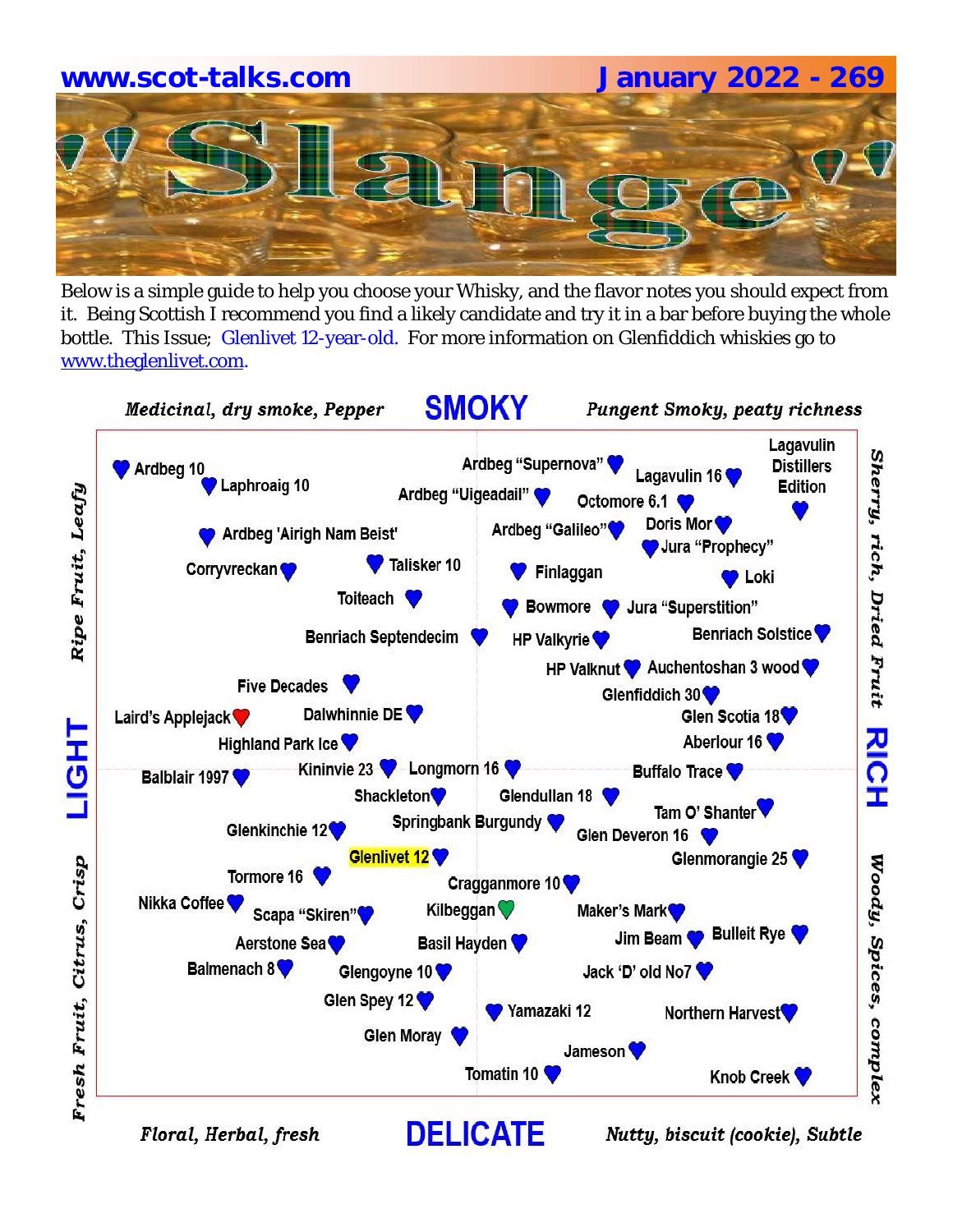

### **Scotland's Single Malt Whisky Distilleries**

This book is a guide to Scotland's Malt whisky distilleries, where they are, when they were founded, how to pronounce their names (and what those names mean), a website if they have one. I have also included maps, distillery history, their core whisky ranges and a review of a whisky from each distillery.

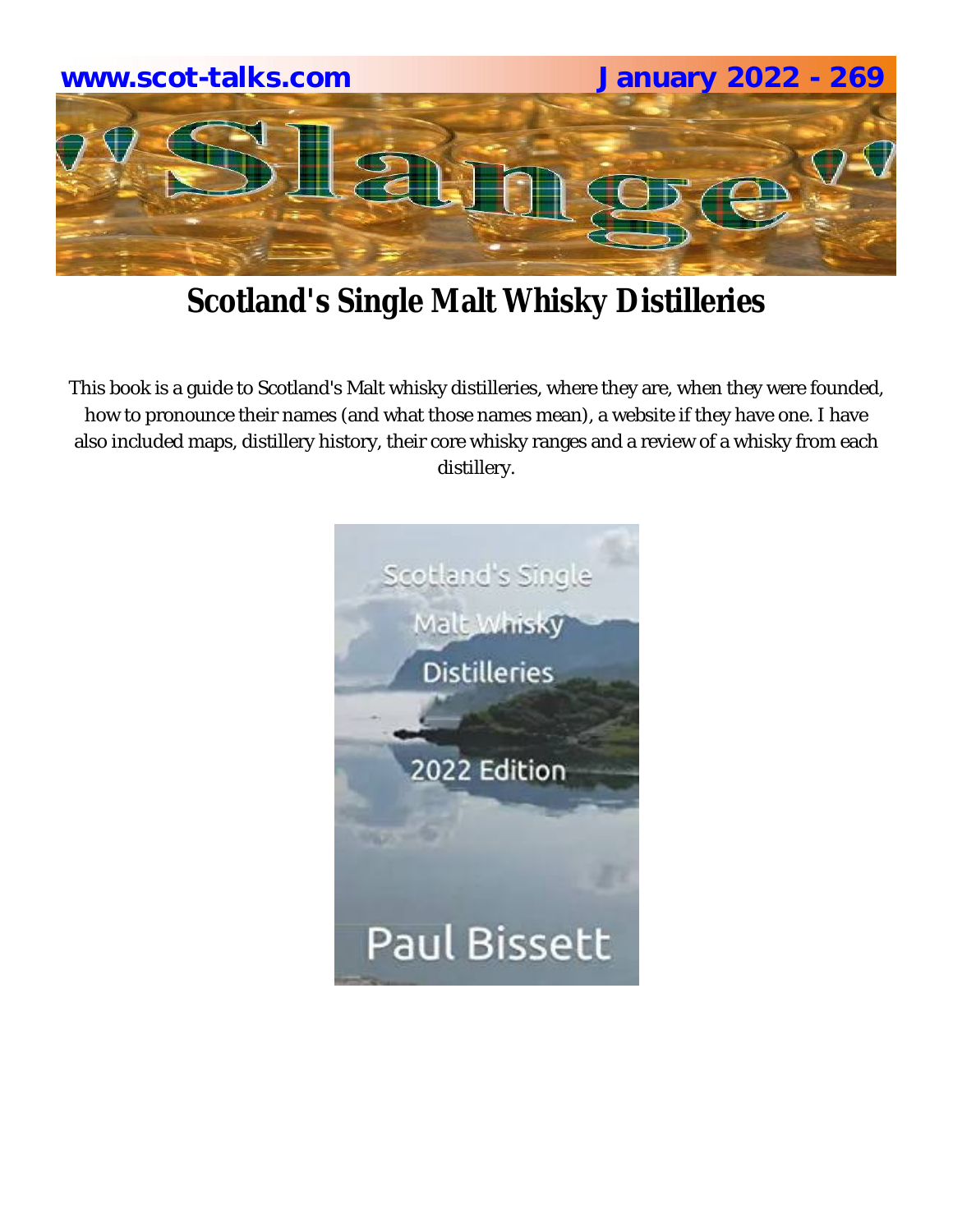

### **Whisky Traveler: Over 1,000 whisk(e)y bars in 63 countries.**

2022 Edition: I like to travel and I like to drink whisk(e)y, so I have been compiling a list of whisk(e)y bars for the last twelve years, that have Bourbon, Rye, Scotch, Irish, Japanese, Canadian in fact, all types of whiskies.

This book is the result of all the research that I put into ensuring that wherever I was headed or hoped to go, I knew where I could find a "whisk(e)y bar" or a bar that sold whisky. What's the difference? I believe that most people would recognize a "Whisky bar," as a bar with hundreds of whiskies, whereas a bar that sells whiskies, in my mind would be a bar that at least sells a decent selection of whiskies, so not a "whisky bar" per se, but a darn sight better than a lot of bars, that seem hard pressed to offer two or three low end whiskies. Another advantage to this book is that most of the bars listed also do good food, and many are good hotels. I have in the past looked at a hotel for a trip because I knew it had a very good whisk(e)y bar and ended up staying there. I have not been disappointed in either the food or the accommodations associated with a good whisk(e)y bar on my travels. That's the inspiration for this book; an on-hand guide for reading in advance of your trip, reading on the plane, or when you get to your hotel. You'll always find the closest whisk(e)y bar. Or just keep a copy on your bar as a conversation piece for you and your friends to compare notes on the whisk(e)y bars that you have been to.

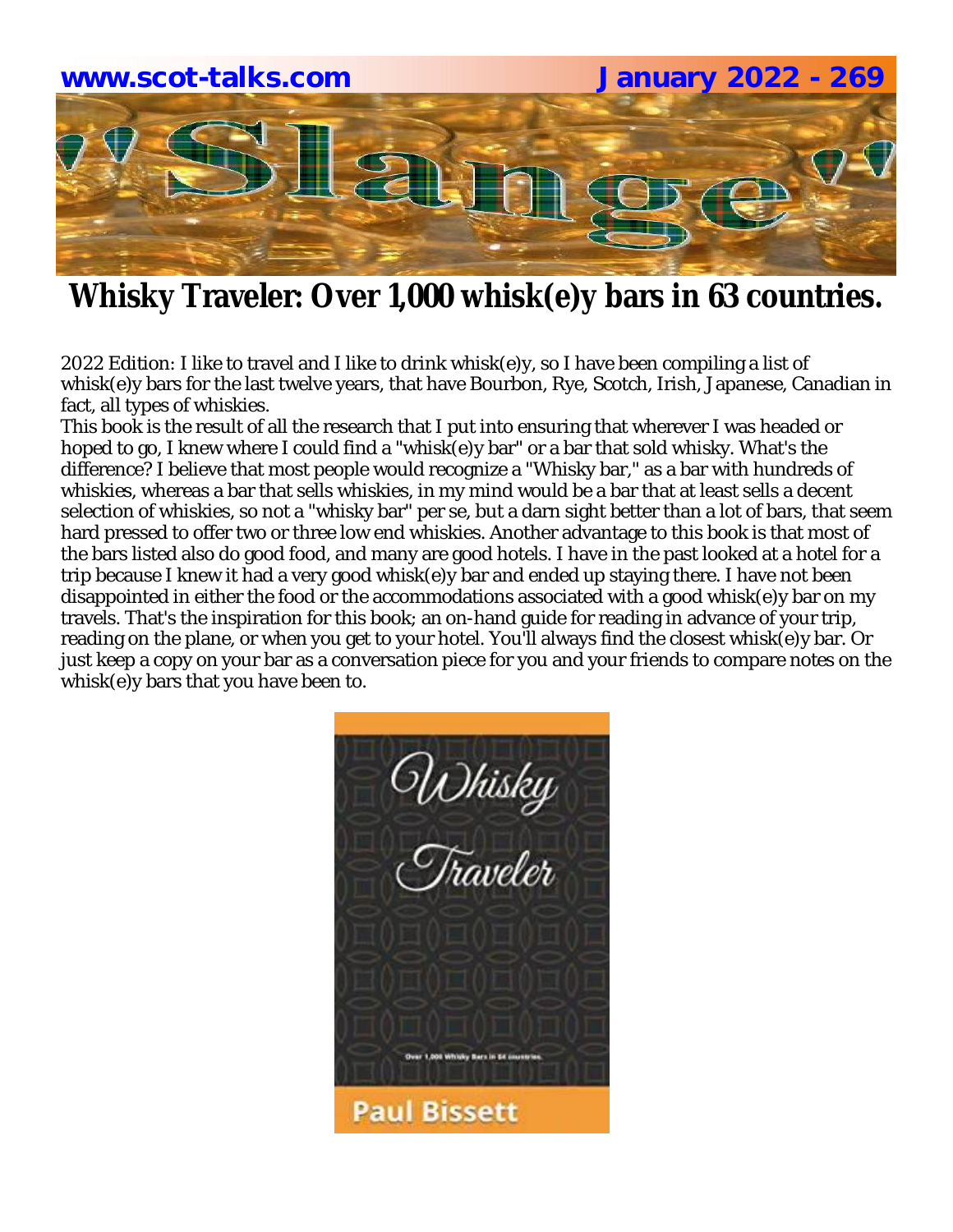

**Whisky Traveler Great Britain: Whisky bars in England, Northern Ireland, Republic of Ireland, Scotland & Wales.**



**Whiskey Traveler America: Whiskey bars in every state.**